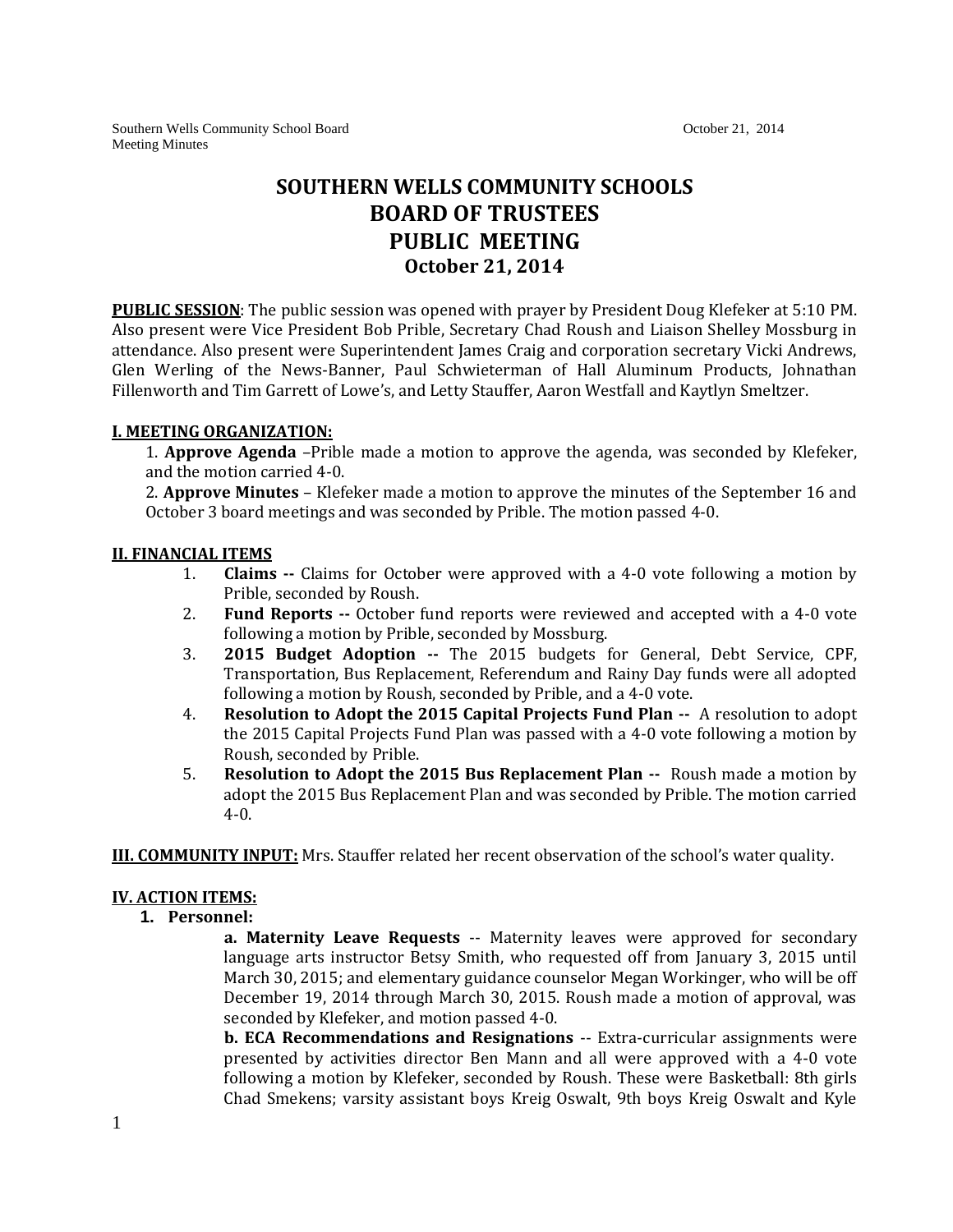Southern Wells Community School Board **October 21, 2014** October 21, 2014 Meeting Minutes

> Penrod, 8th boys Dale Miller, 7th boys Mike Carter; wrestling volunteers Ben Fiechter, Sebastian Eckert, Seth Biberstine, Brandon Biberstine, Kyle Jones; softball assistant Kayla Banter, baseball assistant Jay Knefekamp; Track, varsity assistant Phillip Rhodes and Nick Miller, JH girls Chad Smekens. In addition Mike Carter resigned from 7th grade girls and elementary girls basketball coaching positions.

> **c. Certified Summer Hours Approval** -- Secondary computer teacher and technology coordinator Chris Hartman submitted a claim for 195.5 hours she worked over the summer to be paid at \$25 per hour. The total claim of \$4887.50 was approved after a motion by Prible, seconded by Klefeker, and a 4-0 vote.

> **d. Contract with Speech Consultant --** Because our current speech therapist does not hold a required master's degree, Craig recommended entering into a contract with Becki Norton to oversee our program at a rate of \$60/hour plus mileage. This was approved with a 4-0 vote after a motion by Roush, seconded by Mossburg.

> **e. Classified Resignation** -- Cierra Thompson, Title I aide, submitted her resignation effective Oct. 31. This was accepted with a 4-0 vote after a motion by Roush, seconded by Prible.

- **2. Recommendation to contract with CIMA Energy Co.:** A recommendation was received from Craig to contract with a different energy provider and this was approved with a 4-0 vote following a motion by Prible, seconded by Mossburg.
- **3. Recommendation to accept contract with Commonwealth Engineers -- A proposal was** considered for consulting services to study the feasibility to run drinking water and wastewater lines from the school facility to the Montpelier, Indiana, treatment plant. The fee is estimated at \$25,000 and the study should be complete in approximately 90 days. Klefeker made a motion to enter into the contract, was seconded by Mossburg, and the motion carried 4-0.
- **4. Recommendation to purchase school bus --** A recommendation to purchase a 2016 International school bus from Midwest Transit Equipment was approved with a 4-0 vote after a motion by Roush, seconded by Mossburg, the vehicle base cost is \$87,919 includes a 10 yr, 120,000 mile extended engine warranty and 5 year towing warranty, and surveillance camera system. There is also a \$6,000 trade in allowance for Bus #23 so final purchase price will be \$81,919.
- **5. Discussion of HS window quotes --** A lengthy discussion was held on proposals for replacement windows in the high school academic building from Lowe's, Habegger's Ace Hardware, Delaware Glass and Hall Aluminum Products. Because of the variation in proposals, all were taken under advisement and a special session will be held at 7 AM on Monday, Nov. 3 to make a selection.
- **6. Conference Requests:** Conference requests were approved for Keenan Leichty, Dawn Allison, Denise Neff, Abby Stallsmith, John Purcell, Ben Burman, Mike Carter, Jaimi Grimm, Chad Yencer, David Butler and Janel Franks. All requests were approved with a 4-0 vote following a motion by Klefeker, seconded by Roush.
- **7. Field Trip Request --** The FFA will hold a leadership session on an overnight activity and were approved following a motion by Prible, seconded by Mossburg, after a 4-0 vote.
- **8. Fundraiser Requests --** Fundraiser requests were approved for Livestock Judging Team, HS and JH student council, In Harmony, Boys' Basketball, FCCLA, Golf, following a motion by Roush, seconded by Prible, and a 4-0 vote.
- **9. Donation Acceptance --** An anonymous \$500 donation to benefit the guidance fund movie night was accepted after a motion by Klefeker, seconded by Mossburg, and a 4-0 vote.